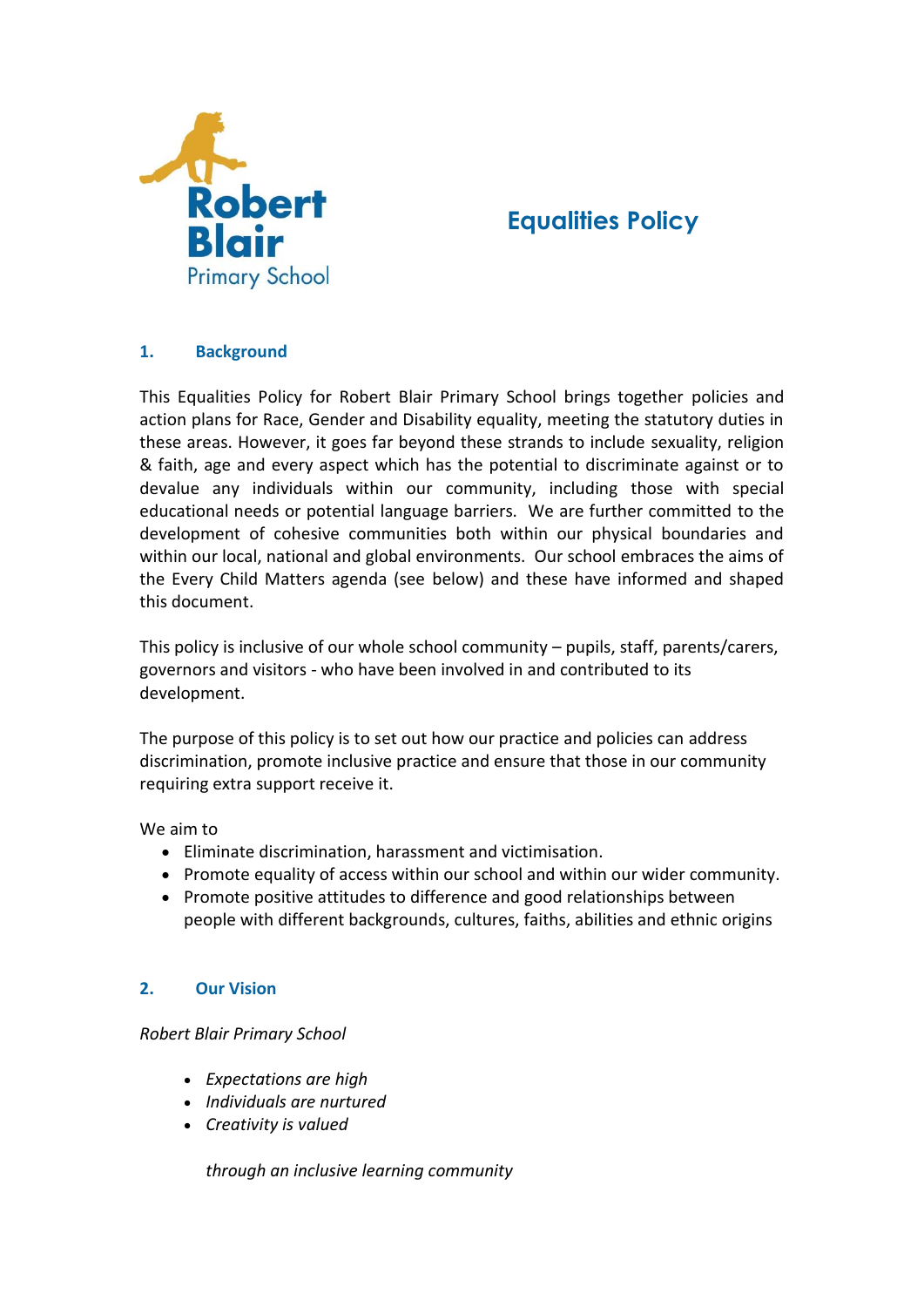## **3. Our Aims in Implementing our Equalities Policy**

- We do not discriminate against anyone, be they staff or pupil or parent, on the grounds of sexual orientation, race, belief, attainment, age, disability, gender (including reassignment) or background.
- We promote the principle of fairness and justice for all through the education that we provide in our school. We recognise that doing this may entail treating some pupils differently.
- We seek to ensure that all pupils have equal access to the full range of educational opportunities provided by the school.
- We constantly strive to remove any forms of indirect discrimination that may form barriers to learning for some groups.
- We ensure that all recruitment, employment, promotion and training systems are fair to all, and provide opportunities for everyone.
- We challenge personal prejudice and stereotypical views whenever they occur.
- We value each pupil's worth, we celebrate the individuality and cultural diversity of the community centred on our school, and we show respect for all minority groups.
- We are aware that prejudice and stereotyping are caused by poor self-image and by ignorance. Through positive educational experiences, and support for each individual's legitimate point of view, we aim to promote positive social attitudes, and respect for all.

## **4. Our Approach**

We seek to embed equality of access, opportunity and outcome for all members of our school community, within all aspects of school life.

## *We actively seek out opportunities to embrace the following key concepts:*

- Inclusion
- Commonality and shared values
- Valuing difference and diversity *We appreciate the richness within our differences and look for ways of celebrating and understanding them better.*
- Social cohesion within our school and within our local community
- High expectations and aspiration; achieving excellence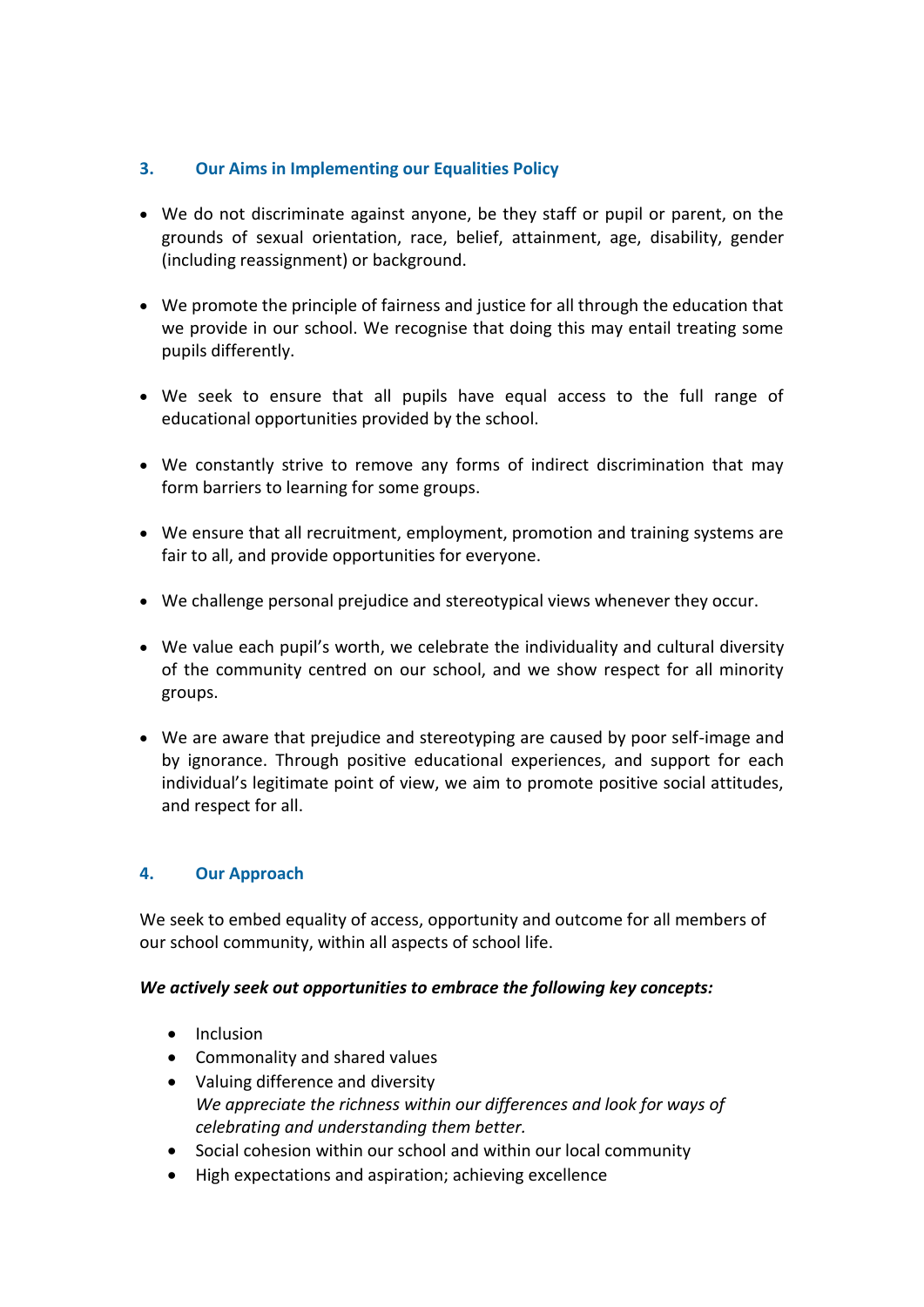- Personal and cultural identity *We will provide opportunities to explore and value the complexity of our personal and cultural identities.*
- Fairness and social justice *We will develop our understanding of the inequality that exists in society and explore ways of individually and collectively promoting a more equitable society.*

## 5. Guiding principles

In fulfilling the legal obligations referred to above, we are guided by seven principles.

Principle 1: All learners are of equal value

We see all learners and potential learners as of equal value:

- whether or not they are disabled
- whatever their ethnicity, culture, religious affiliation, national origin or national status
- whichever their gender.

Principle 2: We recognise and respect diversity

Treating people equally does not necessarily involve treating them all the same. Our policies, procedures and activities must not discriminate, but are differentiated, as appropriate, to take account of differences of life-experience, outlook and background, and in the kinds of barrier and disadvantage which people may face, in relation to:

- disability, so that reasonable adjustments are made
- ethnicity, so that different cultural backgrounds and experiences of prejudice are recognised
- gender, so that the different needs and experiences of girls and boys, women and men are recognised.

Principle 3: We foster positive attitudes and relationships, and a shared sense of cohesion and belonging

We intend that our policies, procedures and activities should promote:

- positive attitudes towards disabled people, good relations between disabled and non-disabled people, and an absence of harassment of disabled people
- positive interaction, good relations and dialogue between groups and communities different from each other in terms of ethnicity, culture, religious affiliation, national origin or national status, and an absence of prejudice-related bullying and incidents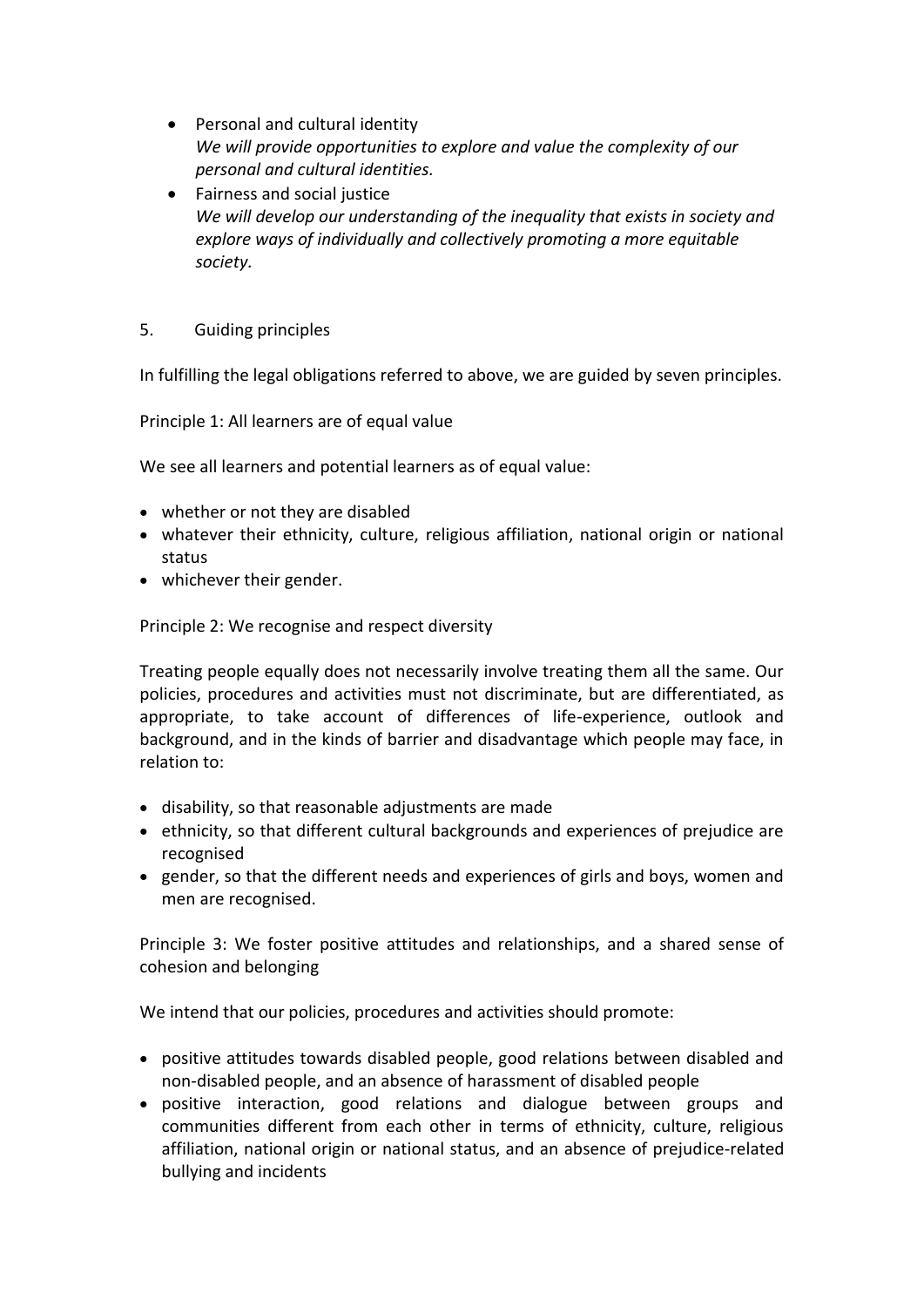mutual respect and good relations between boys and girls, women and men, and an absence of sexual harassment

#### **Principle 4: Staff recruitment, retention and development**

Policies and procedures should benefit all employees and potential employees, for example in recruitment and promotion, and in continuing professional development:

- whether or not they are disabled
- whatever their ethnicity, culture, religious affiliation, national origin or national status
- whichever their gender or sexual orientation.

Principle 5: We aim to reduce and remove inequalities and barriers that already exist

In addition to avoiding or minimising possible negative impacts, we take opportunities to maximise positive impacts by reducing and removing inequalities and barriers that may already exist between:

- disabled and non-disabled people
- people of different ethnic, cultural and religious backgrounds
- girls and boys, women and men.

#### **Principle 6: We consult widely**

People affected by a policy or activity should be consulted and involved in the design of new policies, and in the review of existing ones. We involve:

- disabled people as well as non-disabled
- people from a range of ethnic, cultural and religious backgrounds
- both women and men, and girls and boys.

#### **Principle 7: Society as a whole should benefit**

We intend that our policies and activities should benefit society as a whole, both locally and nationally, by fostering greater social cohesion, and greater participation in public life of:

- disabled people as well as non-disabled
- people of a wide range of ethnic, cultural and religious backgrounds
- both women and men, girls and boys.

#### **6. Action plans**

We recognise that the actions resulting from a policy are what make a difference.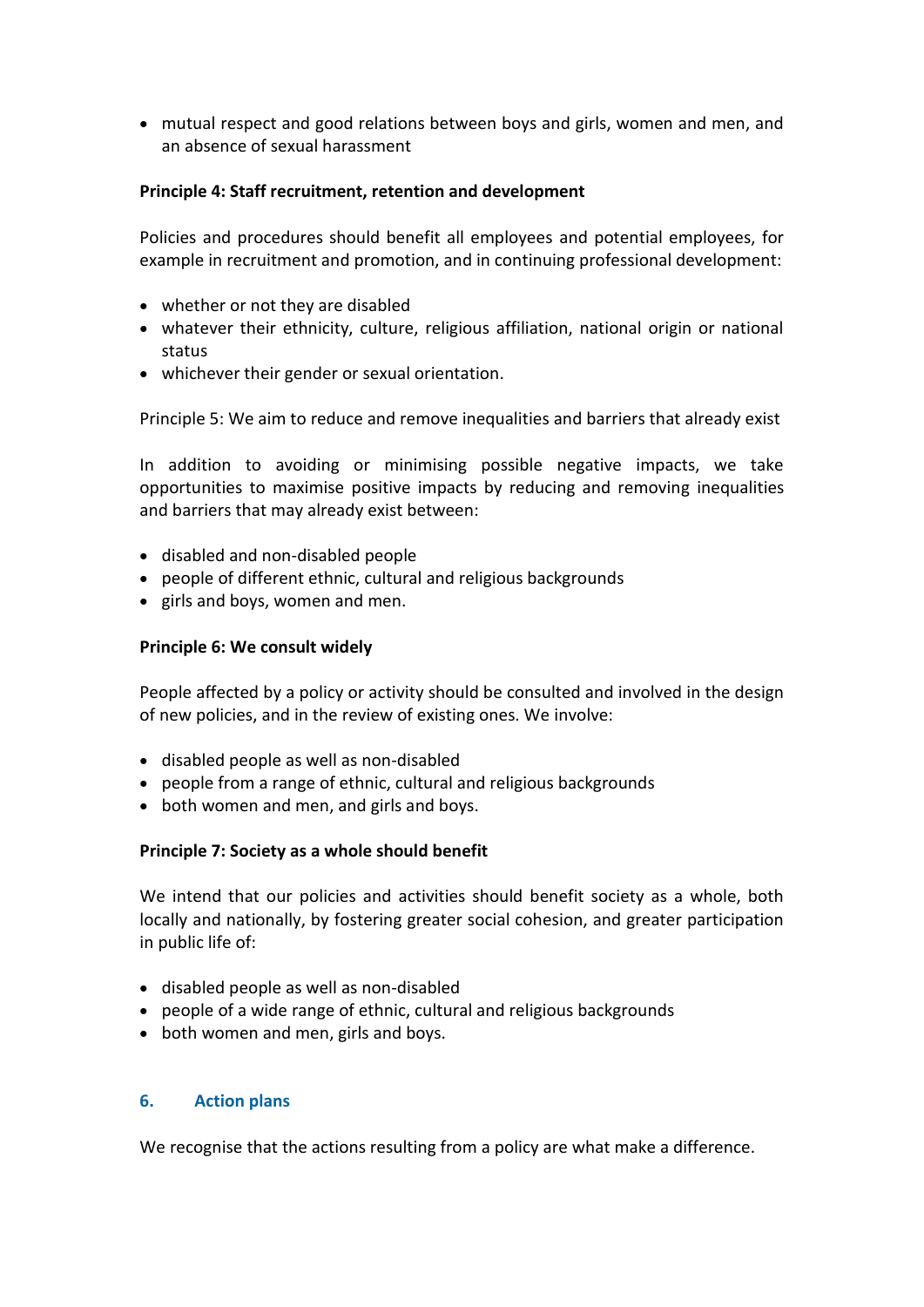Each year we will ensure that the Guiding Principles underpin the overall School Improvement Plan and subject manager action plans. Where necessary a separate Equalities Action Plan may be drawn up, covering a time-limited period, setting out the specific actions and projects we shall undertake to implement the principles above.

### **7. The curriculum**

We keep each curriculum subject or area under review in order to ensure that teaching and learning reflect the seven principles in paragraph 5 above.

#### **8. Ethos and organisation**

We ensure that the principles listed in paragraph 5 above apply also to the full range of our policies and practices, including those that are concerned with:

- $\checkmark$  learners' progress, attainment and assessment
- $\checkmark$  learners' personal development, welfare and well-being
- $\checkmark$  teaching styles and strategies
- $\checkmark$  admissions and attendance
- $\checkmark$  staff recruitment, retention and professional development
- $\checkmark$  care, guidance and support
- $\checkmark$  behaviour, discipline and exclusions
- $\checkmark$  working in partnership with parents, carers and guardians
- $\checkmark$  working with the wider community.

#### **9. Addressing prejudice and prejudice-related bullying**

The school is opposed to all forms of prejudice which stand in the way of fulfilling the legal duties referred to in paragraphs 1 and 2:

- prejudices around disability and special educational needs
- prejudices around racism and xenophobia, including those that are directed towards religious groups and communities, for example antisemitism and Islamophobia, and those that are directed against Travellers, refugees and people seeking asylum
- prejudices reflecting sexism and homophobia.

There is guidance in the school Behaviour Policy on how prejudice-related incidents should be recorded and dealt with.

We take seriously our obligation to report regularly to the local authority about the numbers, types and seriousness of prejudice-related incidents at our school and how they were dealt with.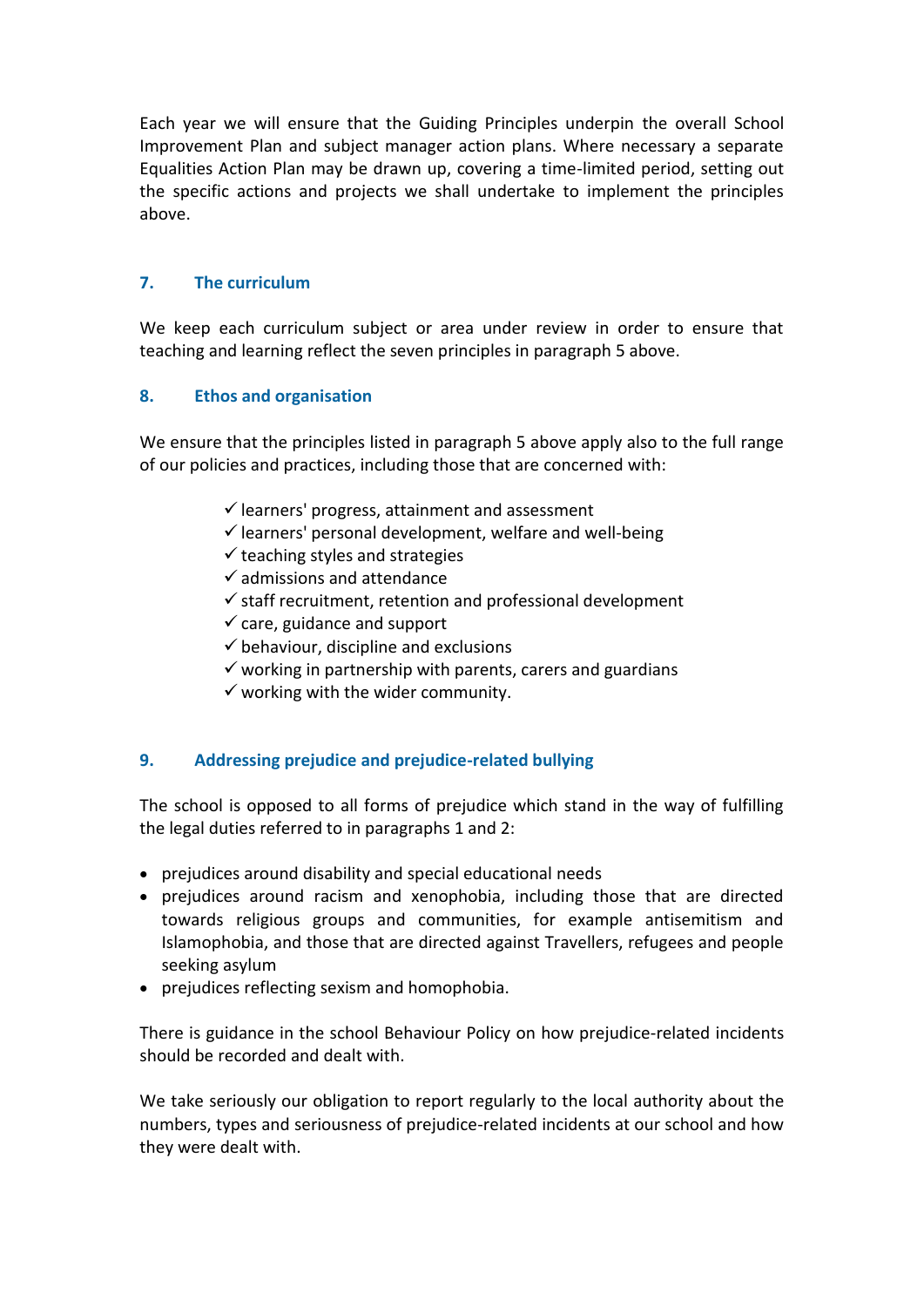#### **10. Roles and Responsibilities**

The governing body is responsible for ensuring that the school complies with legislation, and that this policy and its related procedures and strategies are implemented.

The headteacher is responsible for implementing the policy; for ensuring that all staff are aware of their responsibilities and are given appropriate training and support; and for taking appropriate action in any cases of unlawful discrimination.

All staff are expected to:

- promote an inclusive and collaborative ethos in their classroom
- deal with any prejudice-related incidents that may occur
- identify and challenge bias and stereotyping in the curriculum
- support pupils in their class for whom English is an additional language
- keep up-to-date with equalities legislation relevant to their work.

#### **11. Religious Observance**

We respect the religious beliefs and practice of all staff, pupils and parents, and comply with reasonable requests relating to religious observance and practice.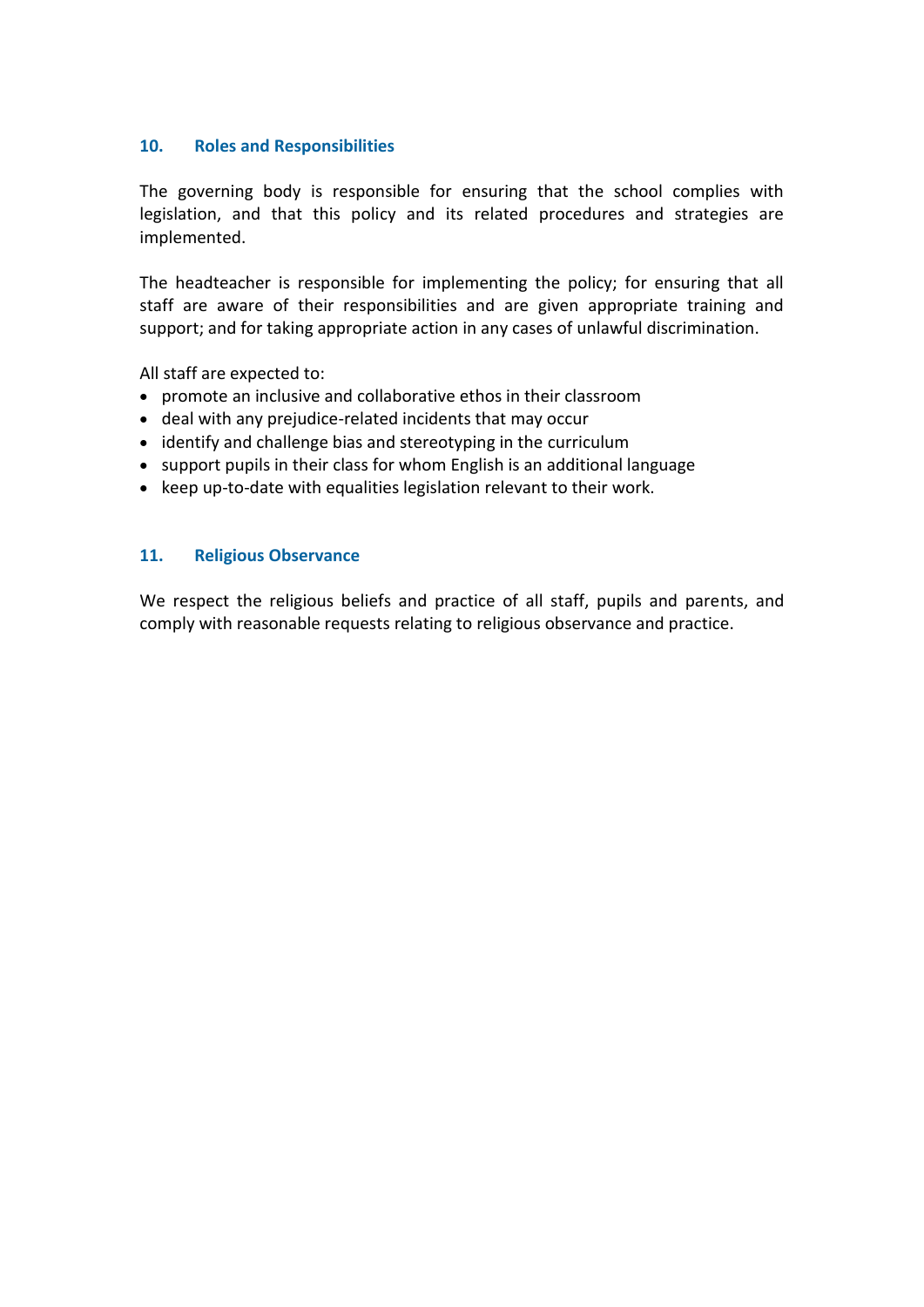## **Appendix 1**

## **Robert Blair Primary School**

## **Equalities Action Plan 2010/11**

| <b>Key Priority</b>                               | <b>Action - Autumn Term</b>                 | <b>Action - Spring Term</b>                  | <b>Action - summer Term</b>                                                                                                   |
|---------------------------------------------------|---------------------------------------------|----------------------------------------------|-------------------------------------------------------------------------------------------------------------------------------|
| <b>Achievement, Teaching and Learning: Foster</b> | Further embed habits of mind                | Establish & further embed the 3 school rules |                                                                                                                               |
| positive attitudes, reduce and remove             | Review 'Golden Rules' to develop 3 clear    | through the development of 'expected         |                                                                                                                               |
| inequalities and barriers                         | school rules.                               | behaviours'                                  |                                                                                                                               |
|                                                   |                                             |                                              |                                                                                                                               |
|                                                   |                                             |                                              |                                                                                                                               |
| Curriculum:                                       |                                             | <b>SACRE training and the Review</b>         | Review of the RE Policy to ensure good                                                                                        |
| To develop whole school                           | To launch the school cultural<br>$\bullet$  | <b>Collective Worship (assemblies)</b>       | coverage of LBI SACRE quidelines and<br>that it fully reflects the social, cultural<br>and religious diversity of the school. |
| reflection as a means of Collective               | passport to support our enriched            | practices to ensure compliance               |                                                                                                                               |
| Worship across the school.                        | curriculum and the sharing of               | and fostering of positive attitudes          | Launch poetry                                                                                                                 |
|                                                   | <b>British Values</b>                       | and a shared sense of belonging              |                                                                                                                               |
|                                                   | To review the curriculum to<br>٠            |                                              |                                                                                                                               |
|                                                   | reflect the needs of our local              |                                              |                                                                                                                               |
|                                                   | community.                                  |                                              |                                                                                                                               |
|                                                   | School council cross network<br>$\bullet$   |                                              |                                                                                                                               |
|                                                   | meetings to explore likes and               |                                              |                                                                                                                               |
|                                                   | worries of children in our local            |                                              |                                                                                                                               |
|                                                   | community.                                  |                                              |                                                                                                                               |
|                                                   | to implement and embed 'global<br>$\bullet$ |                                              |                                                                                                                               |
|                                                   | school' across the curriculum               |                                              |                                                                                                                               |
|                                                   | Seek advice and review SRE                  |                                              |                                                                                                                               |
|                                                   |                                             |                                              |                                                                                                                               |
| <b>SRE</b>                                        | policy to ensure SRE healthy                |                                              |                                                                                                                               |
|                                                   | schools and our cross                       |                                              |                                                                                                                               |
|                                                   | curricular approach reflect                 |                                              |                                                                                                                               |
|                                                   | wide ranging opportunities to               |                                              |                                                                                                                               |